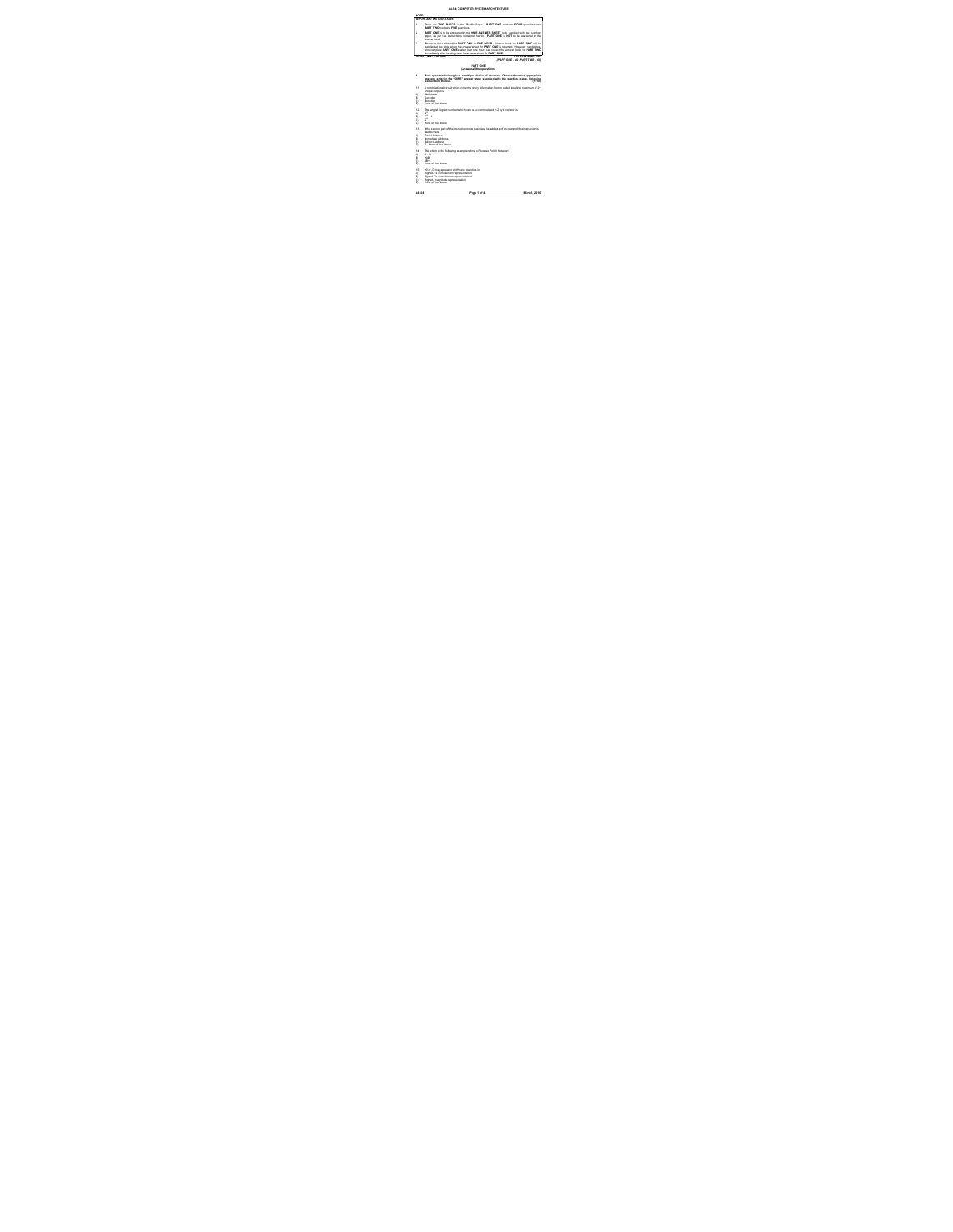A4-R4 Page 2 of 4 March, 2016 1.6 Electromechanical and electromagnetic devices are termed as A) Computer B) Peripherals C) DMA D) None of the above 1.7 It is customary to specify the asynchronous data transfer between two independent devices by A) Means of timing diagram B) Using common clock pulse rate C) Using buses for burst transfer D) None of the above 1.8 For electromechanical devices with moving parts, the access time is A) The time to position read-write head to a location B) The time to transfer data to or from the device. C) The time to position read-write head to location plus the time to transfer data to or from the device. D) None of the above 1.9 Locality of reference property is exploited in introducing A) Virtual memory B) Cache C) RAM D) None of the above 1.10 MOV CX, 0 MOV AX,1 ONE: INC AX LOOP ONE In the above assembly program segment, how many times the loop ONE will be executed? A) One time B) Many times C) Zero time D) None of the above 2. Each statement below is either TRUE or FALSE. Choose the most appropriate one and ENTER in the "OMR" answer sheet supplied with the question paper, following instructions therein. (1x10) 2.1 Multi-input AND gate is sensitive to logic 0 on any one of of its inputs, irrespective of any values at other input. 2.2 JK Flip- Flop produces an indeterminate next state when J = K = 1. 2.3 Addition of largest signed number to any signed number will always generate overflow condition. 2.4 Entire register transfer operation from the source registers through ALU and into the destination register can be performed in two clock pulse period. 2.5 One-address instruction uses an implied accumulator (AC) register for all data manipulation. 2.6 A software interrupt is initiated from signals which occur in the hardware of CPU. 2.7 In serial asynchronous data transfer, the stop bit is always in 0- state and frame the end of character to signify the idle or wait state. 2.8 The ROM does not need a read control line. 2.9 By keeping frequently accessed instruction and data in cache memory, the average memory access time approaches the access time of cache. 2.10 Every assembly statement is converted to machine language statement by assembler.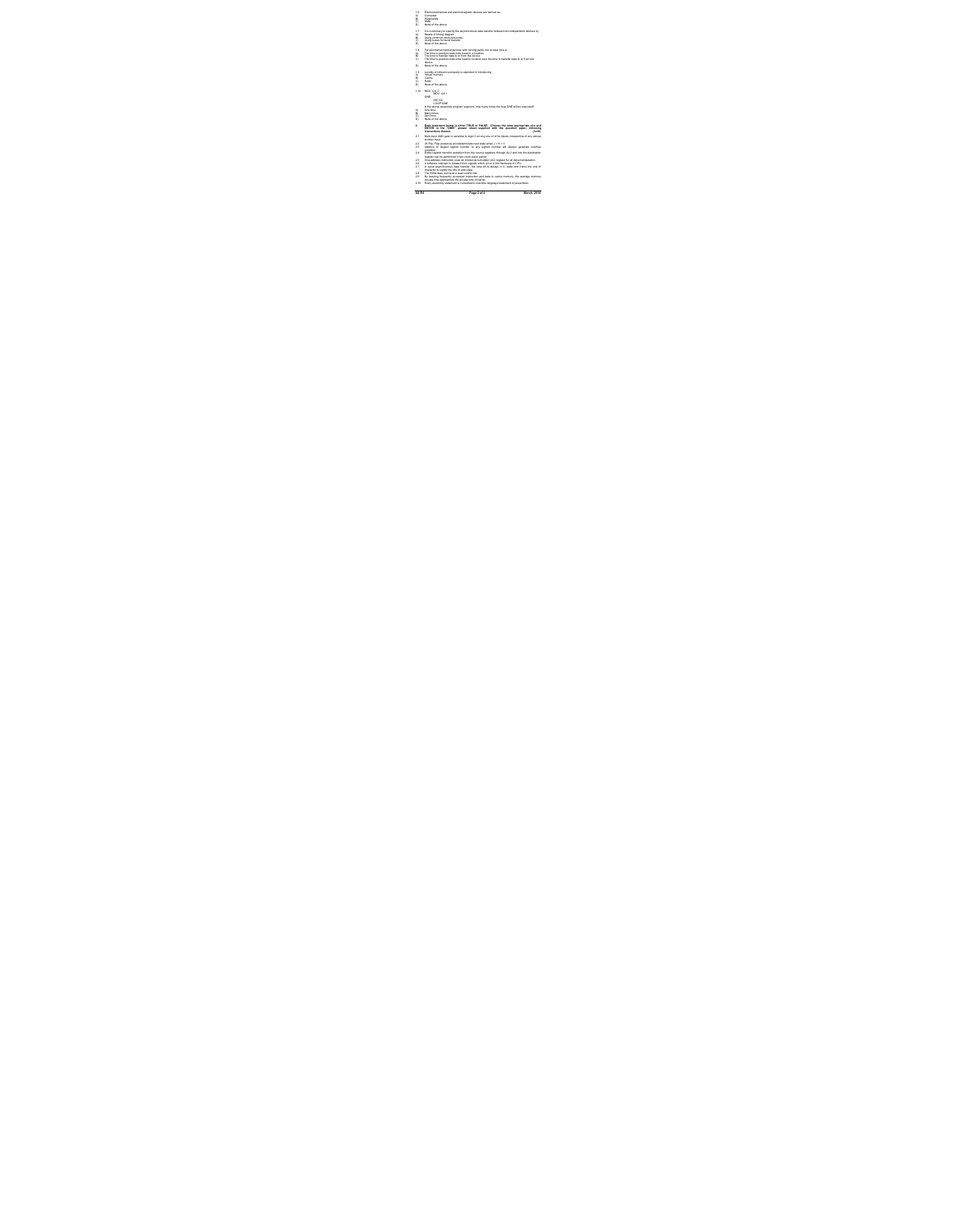

A4-R4 Page 3 of 4 March, 2016